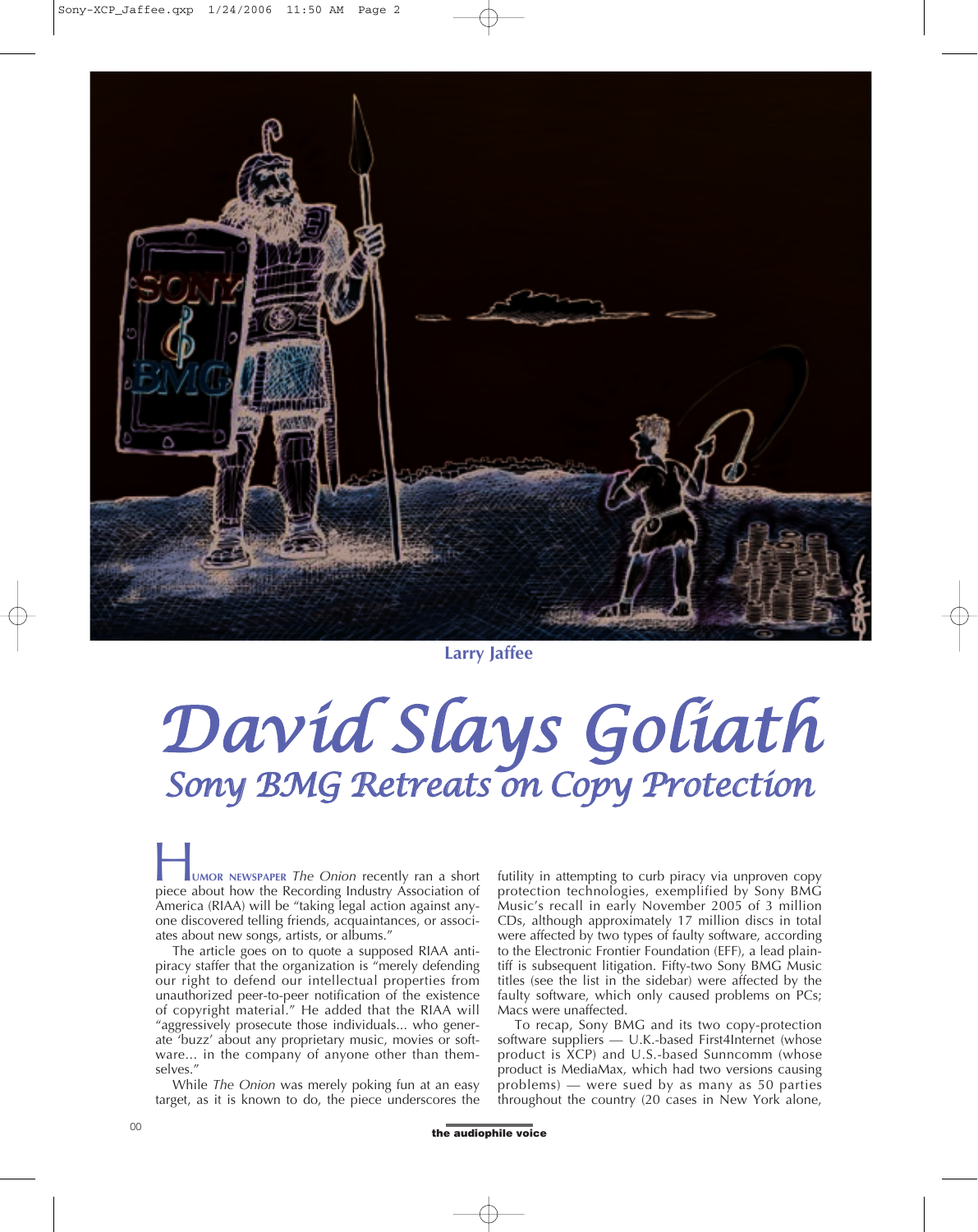not including an investigation contemplated by the New York State Attorney General Elliot Spitzer). Attorneys General in Illinois, Florida and Massachusetts also are weighing whether they should sue as well due to consumer rights issues raised by the problem.

MediaMax is automatically installed on the hard drive even if the user declined in a pop-up window detailing an end user license agreement (EULA). XCP unleashed a "rootkit" then would play havoc with the hard drives, and leave the computers susceptible to viruses and security breaches.

To Sony BMG's credit, the company quickly reacted

to contain the problem within days of it being reported on cyberspace blogs, first by halting the manufacturing of the **Sony BMG Learns Hard Lesson** copy protected CDs, then by offering a "patch" (Microsoft did as well) that would supposedly

**Trying to Copy-Protect CDs**

undo any damage caused by the software, and finally quickly settling several dozen class-action lawsuits filed in December.

I attended the Jan. 6 hearing for *The Audiophile Voice*, where federal Judge Naomi Reice Buchwald, of the U.S. District Court for the Southern District in New York, approved a preliminary settlement agreed to by the defendants. Virtually all of the suits, both federal and state, have been consolidated by Buchwald's court.

The terms of the settlement involve giving consumers who had bought the flawed CDs replacements without digital rights management (DRM); some will also receive downloads of other Sony BMG music from several different services, including iTunes.

The settlement would also waive several restrictive EULA terms and commit Sony BMG to a detailed security review process prior to including any DRM on future CDs, as well as providing for adequate pre-sale notice to consumers in the future.

Consumers can exchange CDs with XCP software for clean CDs now, but the rest of the settlement benefits will not be available until an official notice to the class has been issued. The court ordered that the notice via newspaper ads, Google ads, email and other means — must occur by February 15. Once that notice goes out, consumers can begin submitting claims for settlement benefits and should get those benefits within 6-8 weeks of submitting the proof of claim form. The deadline to opt out of the settlement is May 1, 2006.

The settlement, announced Dec. 29, 2005 by the Electronic Frontier Foundation (EFF) and to be final May 22, 2006, requires Sony BMG to offer the 2 to 3 million customers who purchased CDs containing XCP software a replacement disc not containing anti-piracy software and a choice between two compensation options. The first option would give customers \$7.50 and a code to download an album from a list of about 200 titles. Customers who forgo the \$7.50 could download three albums from the list. An additional 8 million customers who bought Sony BMG CDs containing MediaMax antipiracy software would be eligible to download unprotected replacement tracks and, in some cases, an album from the list of 200 titles.

At the hearing, plaintiff attorney Scott A. Kamber, partner in the firm Kamber & Kolav, opened by telling the judge that the case "was not about whether a record company can use software to protect its intellectual property." Rather, it's about providing relief to individuals whose computers were left susceptible to security risks, and the record firm's obligations to consumers who buy a music product.

Representing the defendants at the hearing, Jeffrey S. Jacobson, of the high-powered corporate law firm Debevoise & Plimpton LLP, pretty much agreed with Kamber's assessment of what transpired, except his description of the capabilities of Sony BMG's enhanced CD technology. Kamber stated that when a user signed

on to a Sony BMG artist website via an affected CD, the company gained valuable information about the location of that computer. Jacobson said Kamber was wrong with that assertion. "Sony BMG was not spying on

its customers," Jacobson said. Any information logs of IP addresses of computers hitting the company's website are discarded, and do not identify a computer user's location, he added. "If [Sony BMG] had that capability, it didn't know it or didn't use it," Jacobson said, conceding that his client "needs to prove to the world that it wasn't spying on consumers.'

One potential area of the litigation that the plaintiffs decided to not pursue was whether consumers could make claims that their hardware was damaged by the Sony BMG copy protection software. Kamber said the plaintiffs' security experts concluded that no permanent damage could have been done. Judge Buchwald said she was relieved by that development because if it became an element of the suit it could present a logistical nightmare, although her staff came up with a possible remedy of the defendants reimbursing consumers' the equivalent of three hours of computer repair time.

## **The Settlement & The Big Picture**

Chalk up one for the little guy. The case is classic David vs. Goliath. The plaintiffs not only won a decisive legal victory but a moral one as well.

According to various sources, Sony BMG claimed it did not intend for the copy protection to behave the way it did. In any case, it behooves the record industry to rethink its strategy to clamp down with Draconian measures on any activity that it perceives might result in unauthorized file-sharing. With the July 2005 U.S. Supreme Court unanimous ruling in favor of the RIAA, and against the file-sharing services Grokster and Morpheus, all content owners no doubt feel emboldened that they are on the right path to protect their assets, and to hell with anyone or thing that gets in its way

Such a strategy doesn't, unfortunately, produce the intended results, as demonstrated by the Sony BMG fiasco. But such an exercise in crisis management is not without precedent. A few years ago, Sony was previously embarrassed by its proprietary Key2Audio copy protection defeated simply by using a felt-tip pen along the rim of a CD.

All this preoccupation protecting the family jewels does not rest solely with Sony Music; all of the majors have been active in copy protection for at least the past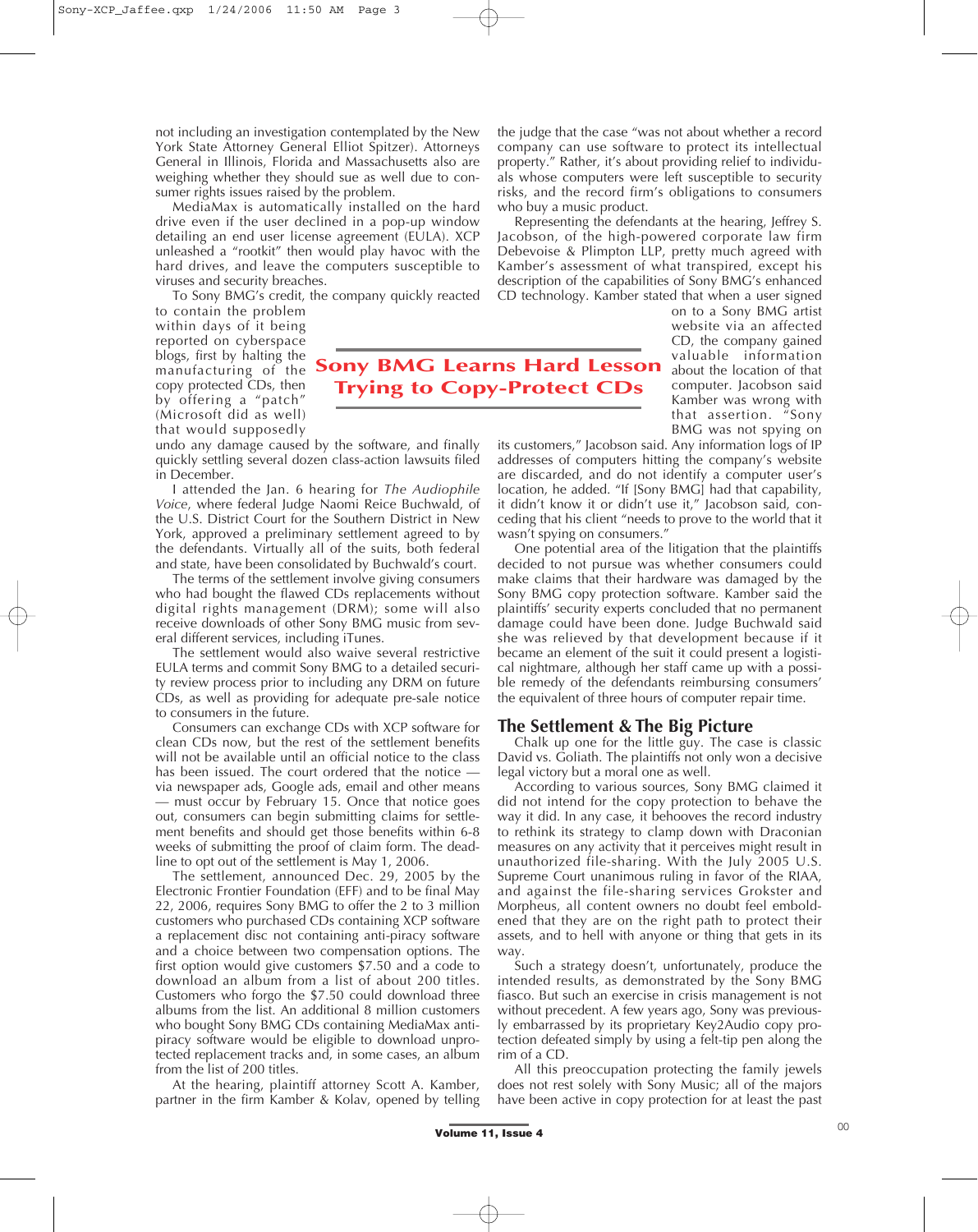five years. Prior to its merger with Sony Music, BMG aggressively pursued copy protection, using Sunncomm's Mediamax on Anthony Hamilton's *Coming From Where I'm Comin'*. And Universal announced in September 2001 its intent to incorporate various copy protection measures on all its CDs by March 2002, but it didn't happen on that wide a scale.

At a recent CES press conference, keynoter and Sony Corp. chairman Howard Stringer explained the quandary his company is facing. "Clearly the perception out there is that we shouldn't be doing too much of that copy protection stuff," Stringer said. "We'll just have to tread very, very carefully. We have to walk the line at Sony between the needs of technology and the consumer, and the rights of the artist, which we feel very strongly about."

## **The Peanut Gallery**

*The Audiophile Voice* queried various interested parties on what they thought of what transpired:

**Sony BMG spokesman,** who requested to speak on "background": "We had no intention to [help] create [an environment for] a virus," he said, adding that his company first became familiar with the term "rootkit" when it emerged on a Nov. 3 blog. Sony BMG intended nothing more than to create "a series of speed bumps" that would "limit the number of burns" a consumer could make. Three copies of a purchased CD is OK, but the company has a problem with making 100 copies for every kid who comes to a birthday party. When asked what the status of copy protection is at Sony BMG and whether copy protection exists in any form on discs besides the now-infamous XCP and MediaMax CDs, all that the spokesman would say is, "We're reviewing all efforts in the entire program."

**EFF staff attorney Corryne McSherry:** "Sony [BMG] and all record companies have to be learning from this mistake, and think twice before they take on their customers as adversaries." She hopes that labels would "think long and hard before they put in DRM." Whether or not Sony BMG had intended for the software to do what it did is a non-issue, as far as EFF is concerned. While Sony was sued for violating various laws, the



crux of the litigation, she said, was that the copy protected CDs introduced software without receiving "user licensing agreement" (ULA) consent. If the user declined the license agreement that would pop up on the screen, the CD wouldn't play.

**Gary Shapiro, President/CEO of the Consumer Electronics Association (CEA) and Chairman of the Home Recording Rights Coalition (HRRC)**: "It's the risk of trying to protect in an overly obtrusive way. It's the downside to excessive copy protection" and "what could happen when you're not careful." That being said, Shapiro believes that "no one at Sony BMG intended this to happen. This was a mistake — move on." The fallout is that Sony's "reputation is smeared." As far as he's concerned, the CEA will stay out of the litigation fray, likening the subsequent suits as the handiwork of "ambulance chasers." (Sony is a member company of CEA, and its chairman Howard Stringer was one of the keynoters at CES in January.) Still, Shapiro conceeds that "nobody expects a CD will start doing something to your computer." He noted that members of Congress are presently especially sensitive to anything that could change consumers' products. Considering the HRRC's mission, Shapiro urged labels to ask themselves whether they were taking away consumers' fair-use rights with copy-protected CDs.

**Steve Sussmann, former Sr. Director of Advertising & Creative Services for Sony Music and** *The Audiophile Voice* **contributor:** Laid off in the first wave of staff reductions coinciding with the arrival of new Sony Music head Andy Lack, who pushed for the merger with BMG, Sussmann's tenure with the record company spanned 1990 until 2003, making him uniquely qualified to observe the company's obsession with copy protection during the digital age. He remembers the first time that a Sony Music copy-protected CD made some noise around the water cooler. "It was a Celine Dion release a few years ago out of Europe. I remember hearing about how it was screwing up people's computers. People felt that the company was shooting itself in the foot by criminalizing their customer." Sussmann says he not condoning unauthorized file sharing, which he agrees is illegal. "You're not supposed to do it."

On the other hand, Sony's attempts at DRM, such as found in its Atrac system, left much to be desired since Sony downloads wouldn't work on any digital device. "People feel, 'This is my music. I should be able to put it on any device.'" He also sensed that Sony resisted the notion of selling single tracks a la iTunes in order to protect the full-album concept. "That's like going to a restaurant and ordering two eggs but they tell you have to take the whole dozen," Sussmann said.

**Former RIAA staffer James Fleming, currently an industry consultant:** "The current situation facing the industry of declining sales and a confused and sometimes 'alienated' consumer base, is the direct result of business decisions made concerning the implementation of DRM schemes. One of the outcomes of the failure of the SDMI was the genesis of a 'Fort Knox' mentality regarding content protection. This has lead to the adoption of a technology-centric approach to solving the problems associated with declining sales.

"There are two major myths rampant in the record business concerning content protection. First is that protecting content will boost sales and second is that technology offers a silver bullet to the threat of copying.

of the audiophile voice of the audiophile voice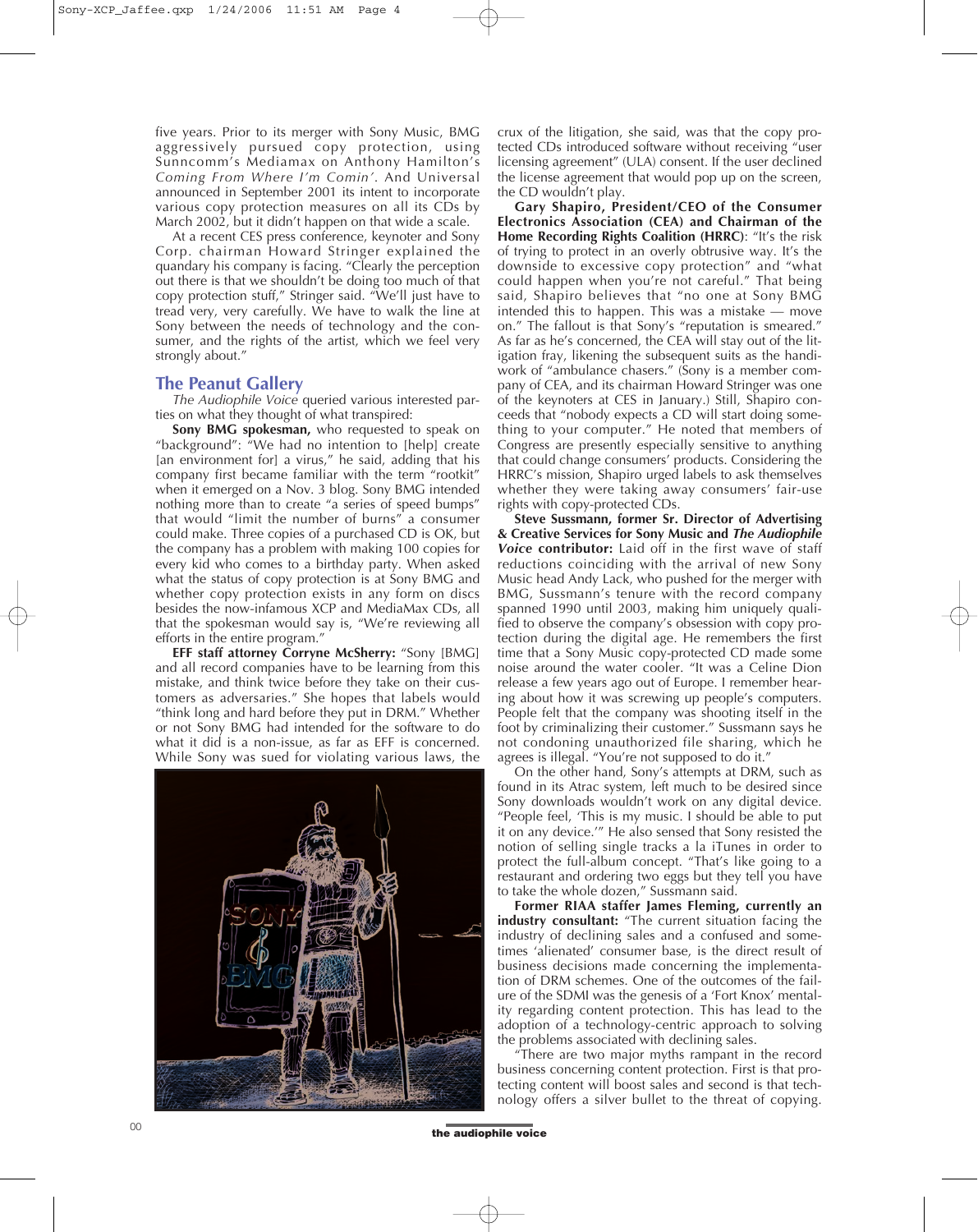Needless to say, this decision has led to a business situation that has side-tracked the labels away from their core-competency, created unmanageable risk in their business models, and seduced them into losing sight of what they are about: providing a valuable listening experience for the consumer. They seem to have forgotten that the best way to protect and increase sales is by creating a valued-added product that provides the consumer with a superior listening experience. This doesn't mean technology shouldn't have a significant role to play in the process; it can enhance the listening experience by improving fidelity, it can offer a better context, both aural and visual, within which the content is to be displayed or rendered, and it can enable a foundation for reasonable DRM. A major truism in technology is 'what one man can do, another can undo' and the result of this is an escalating competition to develop the most hack-proof solution. Unfortunately, in choosing this course of action, it is very easy to fall prey to a wellknown trap in the technology business of mistaking complexity for sophistication. This is the situation facing the industry today. And it is the wrong path to achieve the desired results of improved sales. Content can be protected and sold digitally, look at iTunes and others. But the DRM has to be the side dish of the experience and not the entree."

**Current Sony BMG staffer (who requested anonymity for obvious reasons):** She's not surprised that the company undertook such an aggressive copy protection strategy, comparing it to "any large corporation trying to protect their assets. This was the method that they put their faith in." The employee notes she's "removed from the [corporate] decision-making process" that sets policy, but it's obvious to her for Sony BMG "to put on more restraints was a bad idea." She notes that two years ago, it was even worse when the company was resisting a new business model. She thinks the suits upstairs now finally realize "they have to retool their thinking processes.

But she ends the conversation on a somewhat sobering note. Mesmerized last year by the musical track playing against the final five minutes of the HBO series *Six Feet Under*, she was dismayed that a CD containing the song wasn't then available; nor was it on iTunes. She found it on unauthorized file-sharing service Limewire, and unapologetically downloaded it.

## **The Origins of Copy Protection**

It's been long lamented by the record industry that if the CD was originally equipped with some form of copy protection, perhaps there would not be such a big worldwide piracy problem. It was no accident that CD recorders and blank media only became affordable to consumers nearly 15 years after the format launched. CD burners as standard PC features coincided with the birth of Napster, and contemporary life was never the same. But how did we get where we are today? Serious discussion about how to use digital watermarks in CDs began in the late 1980s with the then-forthcoming Digital Audio Tape (DAT) recorders, and the realization of the potential threat posed by a perfect copy. On Oct. 28, 1992, President Bush [Sr.] signed the Home Audio Recording Act into law, which confirmed consumers' right to use — and retailers' right to sell — all analog and digital audio recording formats. As part of a compromise between the consumer electronics and music industries, it was stipulated that digital audio devices must include a system which prohibits serial copying, and manufacturers or importers must pay a modest royalty new digital audio recording devices and media.

But DAT took hold as a professional format, and recordable CDs copied by a PC peripheral (i.e., a burner) were not covered by the compromise because the IT industry was not involved in the talks, which produced SCMS (Serial Copy Management System), allowing DAT only one "perfect digital copy." Who could have predicted then the Internet revolution that would transpire in a few short years? RIAA president/CEO Hilary Rosen confirmed in November 1999 a plan for digital watermarking to be introduced on Red Book CDs in six months' time. That never materialized, although various nascent copy protection schemes were tested but usually under the guise of the Secure Digital Music Initiative (SDMI), which initially was focused on digital distribution but whose members could never agree on compatibility standards.

In 2000, the major labels began testing copy protection in other regions of the world, but seemed to be staying clear of the U.S. Soon DVD-Video would surpass VHS as the most popular home video format, and its copy protection software was famously cracked by a Swedish teenager. Meanwhile, by 2004 the DVD-Audio companion to the widely popular DVD-Video format suffered an early embarrassing death. Sony's competing Super Audio CD hasn't fared much better, appealing solely to the audiophile niche. (Sorry, gang.)

One wonders whether consumers would have been more interested in the high-resolution aural discs if the record industry powers-that-be spent as much time figuring out an effective marketing plan to espouse the virtues of high-resolution, multichannel music experiences than they did on copy protecting those discs now gathering dust on retail shelves. DualDiscs, usually containing DVD-Audio content on one side with Red Book CD on the other, may have some isolated impressive sales numbers but that is more driven by artist (e.g., Bruce Springsteen's *Devils & Dust*) than affection for the format.

To find out what's in the future, we might look at what's happening with the next-generation DVD-Video format (i.e., the stupid Blu-Ray vs. HD DVD war; gee, didn't the movie studios learn that everyone lost in the DVD-Audio vs. Super Audio CD feud? Both have complex copy protection, but who cares since no one but



 $\overline{\text{Volume 11, Issue 4}}$  00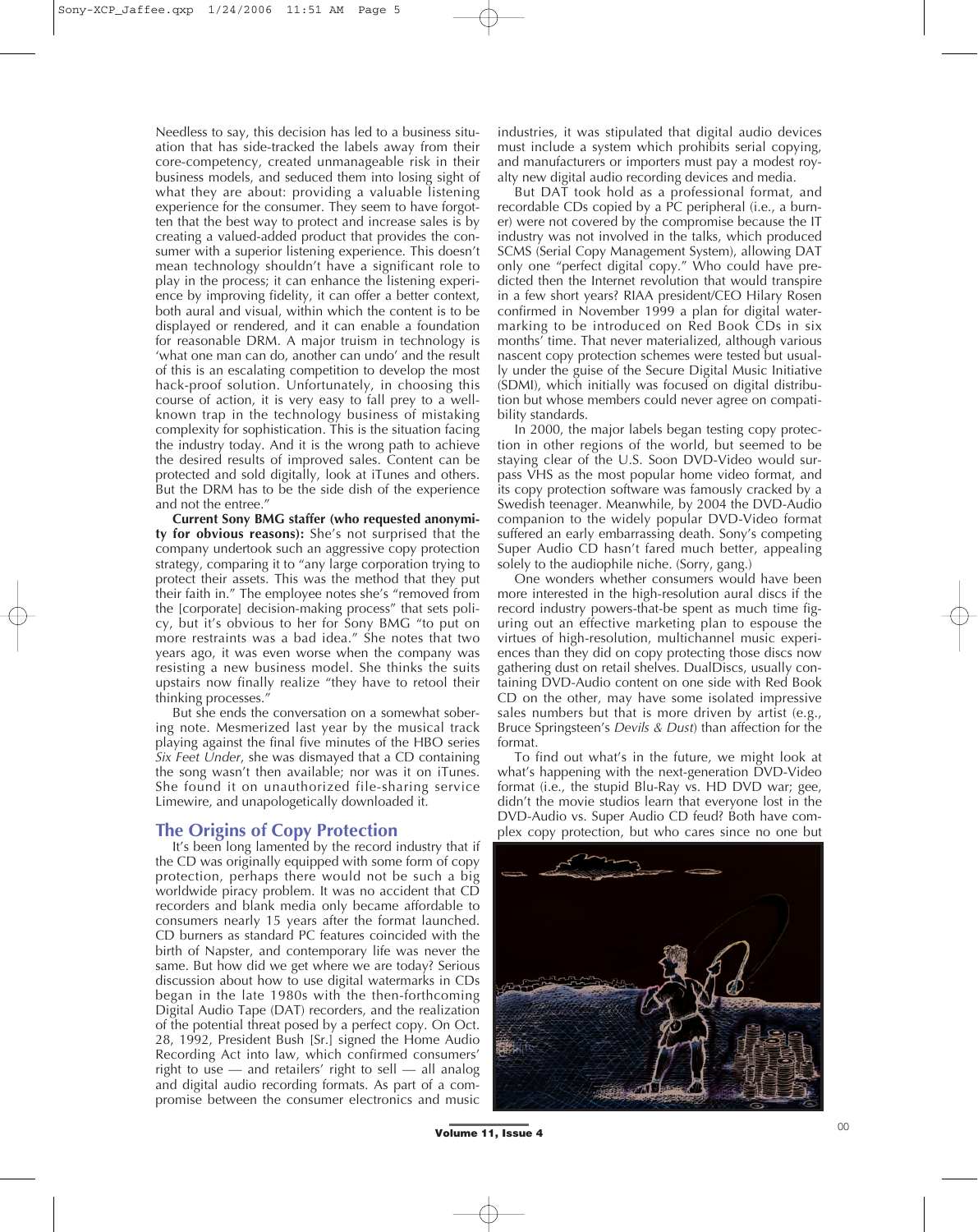audiophiles are buying the discs.) But isn't it interesting that Sony acquiesced this past fall when Warner Bros. (as well as HP) pressed the Blu-Ray Disc Association adopt the HD DVD feature known as "Managed Copy" within the spec's Advanced Access Content System (AACS), which allows the consumer to make a copy.

Back in November 1999, the pre-Napster age, then IBM executive Alan Bell, now with Warner Bros., noted somewhat prophetically that IT companies involved in the SDMI discussions strongly opposed any attempt by the music companies to not allow any copies at all, and such a scenario was eventually excluded from the framework." There couldn't be a reduction of what computer users can legally do now," Bell said then of the IT position somewhat prophetically. Going back to the XCP/Mediamax debacle, isn't it time for Sony to be as flexible on music CDs?

## **Epilogue**

Twenty years ago, the RIAA bellowed that "Home Taping Is Killing The Industry." The truth is that taping didn't kill the industry then, and file sharing is not killing the industry now. (Editor's Note: See my editorial on how copying actually helps sales in *TAV* Vol. 10, No. 2. E.P.) There's a lack of admission on the part of the RIAA that its member companies moved too slow establishing legitimate digital music alternatives while Napster won the hearts and minds of consumers equipped with computer burners. Imagine what the world would look like if Steve Jobs didn't invent the nifty iPod, and the rest of the world played catch-up. The industry is also being disingenuous by not admitting that just perhaps file sharing is exposing music to millions of people that otherwise would not be heard,

and that is resulting in CD sales that would otherwise not be made.

Let's go back to the *The Onion* example at the top. Peer suggestions certainly outrank other means today (e.g., radio, print reviews) of finding out what's hot musically, and will generate sales of both physical CDs and digital downloads whether they're legal or unauthorized. A recent study conducted by CEA found that only 16 per cent of adults who access the Internet through a portable entertainment device subscribe to an authorized music downloading service that allows them to download content legally. So despite the thousands of RIAA suits against individuals for illegal downloading, 84 percent still are flocking to Napster's offspring.

Lucky for the industry, legitimate digital sales are finally becoming more than a blip on the radar screen. Nielsen SoundScan reported in early January that 332.7 song downloads were sold online in 2005, up from 134.2 million in 2004, adding that last-minute holiday shoppers propelled digital sales to a record week of 9.7 million downloads. Meanwhile, U.S. album sales fell 7.2 percent in 2005 to their lowest level in eight years, while sales of digital song downloads grew 194 percent. A total of 618.9 million albums were sold during 2005, near 1996's tally of 616.6 million. However, overall music sales — which includes albums, singles, music videos and digital downloads — were up 22.7 percent and topped 1 billion units for the year. Despite new competition in the form of DVD, video games, PSP, 500-channel cable/satellite TV systems, etc. among other leisure-time options, the latest Nielsen numbers clearly demonstrate that the paradigm shift of recent can get people to buy when they might have not in the past, and we're all better off for that.

## **A Spotters' Guide to XCP and SunnComm's MediaMax**

*The Audiophle Voice* is grateful to the Electronic Frontier Foundation and to Fred von Lohmann for their front-line work in gathering and posting this "Spotters Guide" as well as lists of affected CDs on their web site (www.eff.org). In addition to the XCP list, reprinted nearby, they've posted an even larger list of CDs with MediaMax, as well as a Quicktime movie or slide show and several pictures showing the Sunncomm MediaMax labeling. *TAV* is especially indebted to the EFF for allowing us to reprint these materials. They deserve your support. *Gene Pitts*

## **XCP Tip-off #1**

On the front of the CD, at the leftmost edge, in the transparent "spine," you'll see "CONTENT PROTECTED" along with the IFPI copy-protection logo. A few photos make this clearer.

## **Tip-off #2**

On the back of the CD, on the bottom or right side, there will be a "Compatible with" disclosure box. Along with compatibility information, the box also includes a URL where you can get help. The URL has a telltale admission buried in it: cp.sonybmg.com/xcp. That lets you know that XCP is on this disc (discs protected with SunnComm have a different URL that includes "sunncomm").

## **SunnComm MediaMax Software**

Compact Discs with the SunnComm MediaMax software are harder to spot, but can be identified by a wide variety of means. See [the EFF] slide show mentioned above. Most commonly, you will see a "Compatible with" disclosure box on the bottom of the back of the CD (see images here). From what [the EFF] have seen so far, only discs with MediaMax version 5 have this disclosure box. Along with compatibility information, the box also includes a URL where you can get help. The wording

"? www.sunncomm.com/support/sonybmg; README.HTML"

lets you know that SunnComm MediaMax is on this disc.

However, a number of SunnComm MediaMax CDs use different methods, notably stickers on the front and, less helpfully, fine print on the back. These are generally MediaMax version 3, but at least one, Defined by Amici Forever, contains SunnComm MediaMax Version 5 and the URL but does not have the black and white "Compatible with" table noted above.



of the audiophile voice of the audiophile voice